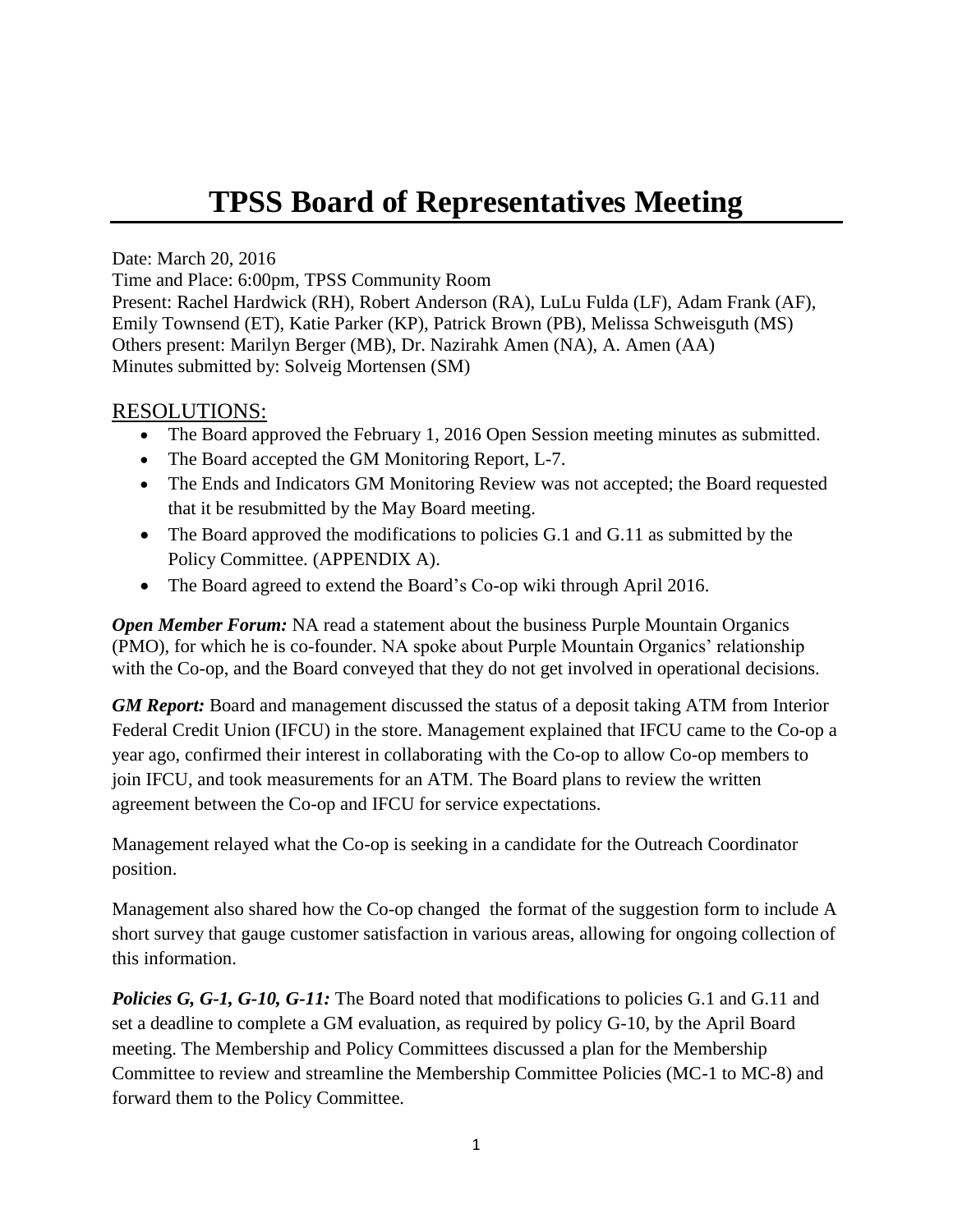*Committee Updates:* LF noted that all Membership Committee meetings have been added to the calendar and reported that she sent the Board her report and the Membership Committee minutes and agendas. LF shared that the Co-op/Board will have a table at the Green Fest on April 30. LF reported that the Spring Member-Owners meeting will happen on June 5<sup>th</sup>; Board and management agreed to hold this event in the municipal parking lot and to highlight that it is the Co-op's  $35<sup>th</sup>$  anniversary.

Meeting adjourned 7:45pm

## Term 2016:

| Rep.         | Dec. Jan. Mar. |        |
|--------------|----------------|--------|
| Anderson     | ∗<br>* .       | *      |
| <b>Brown</b> | $*$ *          | $\ast$ |
| Frank        | $\ast$<br>*    | *      |
| Fulda        | $ex *$         | ∗      |
| Hardwick     | $\ast$<br>*    | *      |
| Parker       | *<br>ex        | ∗      |
| Schweisguth  | *<br>ex        | ∗      |
| Townsend     | *<br>*         | *      |
| Zuckerman    | ex ex          | *      |
|              |                |        |

(ex=excused)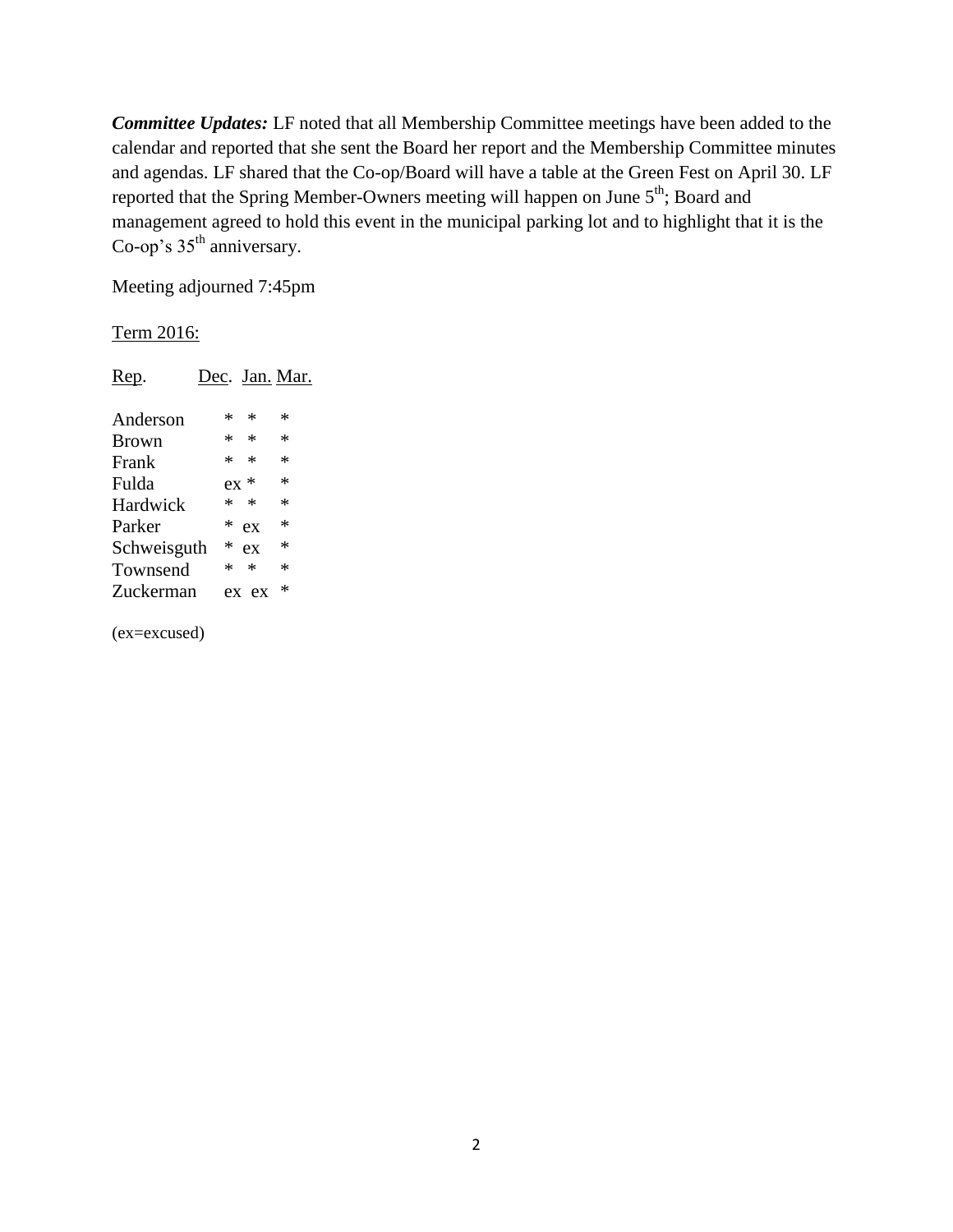## APPENDIX A:

| Policy Type:  | <b>Governance Process</b> |
|---------------|---------------------------|
| Policy Title: | G1 - Governance Style     |
| Adopted:      | <b>July 2002</b>          |
| Last Revised: | <b>March 2016</b>         |

The Board will govern in a way that (1) emphasizes future vision (more than past or present), (2) emphasizes initiative and strategic leadership (not operational detail), (3) provides clear distinctions between Board and management roles, and (4) deliberates in many voices but governs in one voice. Accordingly:

- G1.1 The Board will direct the organization through careful establishment of written policies reflecting the Board's values about ends to be achieved and means to be avoided, with a focus on intended long-term effects.
- G1.2 The Board will cultivate a sense of group responsibility for excellence in governing, enforcing upon itself whatever discipline is needed in matters such as attendance, preparation, policy-making principles, and respect of roles. The Board will allow no representative or committee to hinder or be an excuse for not fulfilling Board commitments or following Board policy.
- G1.3 The Board will monitor and discuss the Board's process and performance regularly, including comparisons of actual Board activity and discipline to written Board policies on Governance Process and Board-General Manager Linkage.
	- G1.3.1 All policies under Governance Process and Board-General Manager Linkage should be reviewed annually. Policies will be chosen for review on an on-going basis, such that all policies are reviewed by the end of each fiscal year. Evaluation of Board activities relating to member/owner linkage will be a part of this cycle as well.
	- G1.3.2 Responsibility for preparing and presenting the above brief monitoring reports will rotate among all Board members, or be assigned in accordance with written Board policy.

MONITORING: This policy will be monitored annually through the Board self-evaluation.